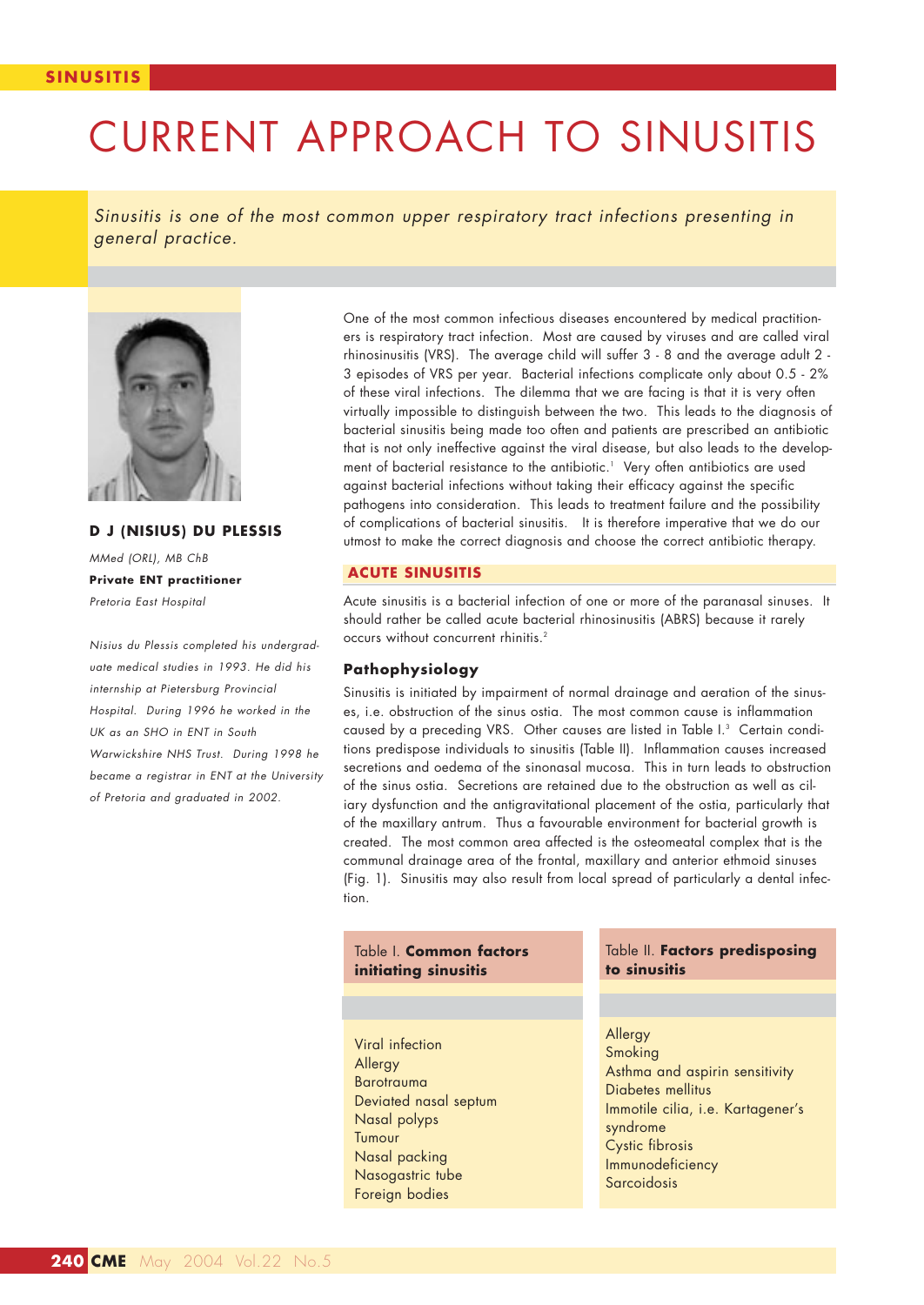

Fig. 1. Ostiomeatal complex pattern of sinusitis. Ostiomeatal complex in left middle meatus (\*) obstructed by inflammation, resulting in opacification of the frontal (F), maxillary (M) and anterior ethmoid (arrow) sinuses.

## **Microbiology of ABRS**

The most common bacterial isolates from the maxillary sinuses of patients with ABRS are Streptococcus pneumoniae, Haemophilus influenzae and Moraxella catarrhalis. In a small percentage of cases other streptococcal species, anaerobic bacteria and Staphylococcus aureus are found.<sup>4</sup> Although fungal elements are present in the noses of many patients with sinonasal problems, the clinical significance in immunocompetent hosts is not completely clear.

#### **Diagnosis of ABRS**

Patients with VRS usually present with a combination of the following symptoms: sneezing, rhinorrhoea, nasal congestion, hyposmia/anosmia, facial pressure, postnasal drip, sore throat, cough, ear fullness, fever and myalgia. After a few days of a viral infection the nasal secretions will become mucopurulent due to an influx of neutrophils. A change of colour of nasal secretions is thus not a specific sign of bacterial infection.

Clinical judgment is needed to decide whether a bacterial infection is present. The symptoms associated with ABRS include those typical of a viral infection, but are usually more severe and protracted. A diagnosis of ABRS may be made in a patient with a VRS that has not improved after 10 days or worsens after 5 - 7 days accompanied by the typical symptoms listed in Table III. Examination reveals nasal congestion and discharge, with purulence at the specific sinus ostia on endoscopy. There is also more localised tenderness over the affected sinuses. Specific findings of a bacterial infection, like fever, facial erythema, swelling and severe pain might also be present.<sup>1</sup>

Physical examination thus provides limited information in the diagnosis of ABRS and is open to individual interpretation. Transillumination of the sinuses is unreliable. Ultrasonography can only assess the maxillary sinus and cannot distinguish between viral and bacterial sinusitis and so has limit-

Table III. **Symptoms associated with bacterial rhinosinusitis**

Nasal drainage (purulent) Nasal congestion Facial pain/pressure (especially when unilateral and focused) Headache Postnasal drip Hyposmia/anosmia **Halitosis** Fever Cough lasting more than 7 days **Fatique** Maxillary dental pain Ear fullness/pressure Some/all of above in patient with viral rhinosinusitis that has not improved after 10 days or worsens after 5 - 7 days

ed utility. X-ray examination of the sinuses can demonstrate opacification and fluid levels in the maxillary, frontal and sphenoid sinuses, but does not visualise the ethmoids well and does not determine the extent of the disease.<sup>3</sup> A negative radiograph does however have diagnostic value.<sup>1</sup> CT scans will clearly demonstrate abnormalities within the sinuses but are not specific for bacterial disease. The majority of patients with VRS will have abnormalities of the sinuses on CT scan and MRI that will clear up without any treatment, $5$  so these investigations are not indicated in uncomplicated cases of ABRS.<sup>1</sup>

Positive cultures from sinus aspirates are the gold standard in the diagnosis of ABRS.<sup>4</sup> This is however invasive and requires special skills and equipment and is not indicated in uncomplicated cases. Cultures from nasal and nasopharyngeal swabs do not correlate with the bacteriology of cultures from sinus aspirates and are therefore not recommended.<sup>6</sup> Endoscopic middle meatal cultures correlate better and can be performed in selected cases when the necessary equipment is available.<sup>4,7</sup>

#### **Treatment of ABRS**

Acute sinusitis may be thought of as an abscess. Treatment should be aimed at providing adequate drainage and eradication of local infection. In most patients drainage can be accomplished medically. Topical vasoconstrictors (for less than 7 days), systemic decongestants and mucolytics often provide adequate drainage. Saline irrigation of the nose and steam inhalation are very helpful. Bacterial eradication is the ultimate aim of treatment and this can only be accomplished by adequate antibiotic therapy. The decision to give antibiotics should not be taken lightly, to prevent both over-treatment of patients with viral infection and future antimicrobial resistance. The less than satisfactory clinical diagnosis of ABRS puts the practitioner under a lot of pressure as patients are often very demanding. Furthermore we are faced with the possible complications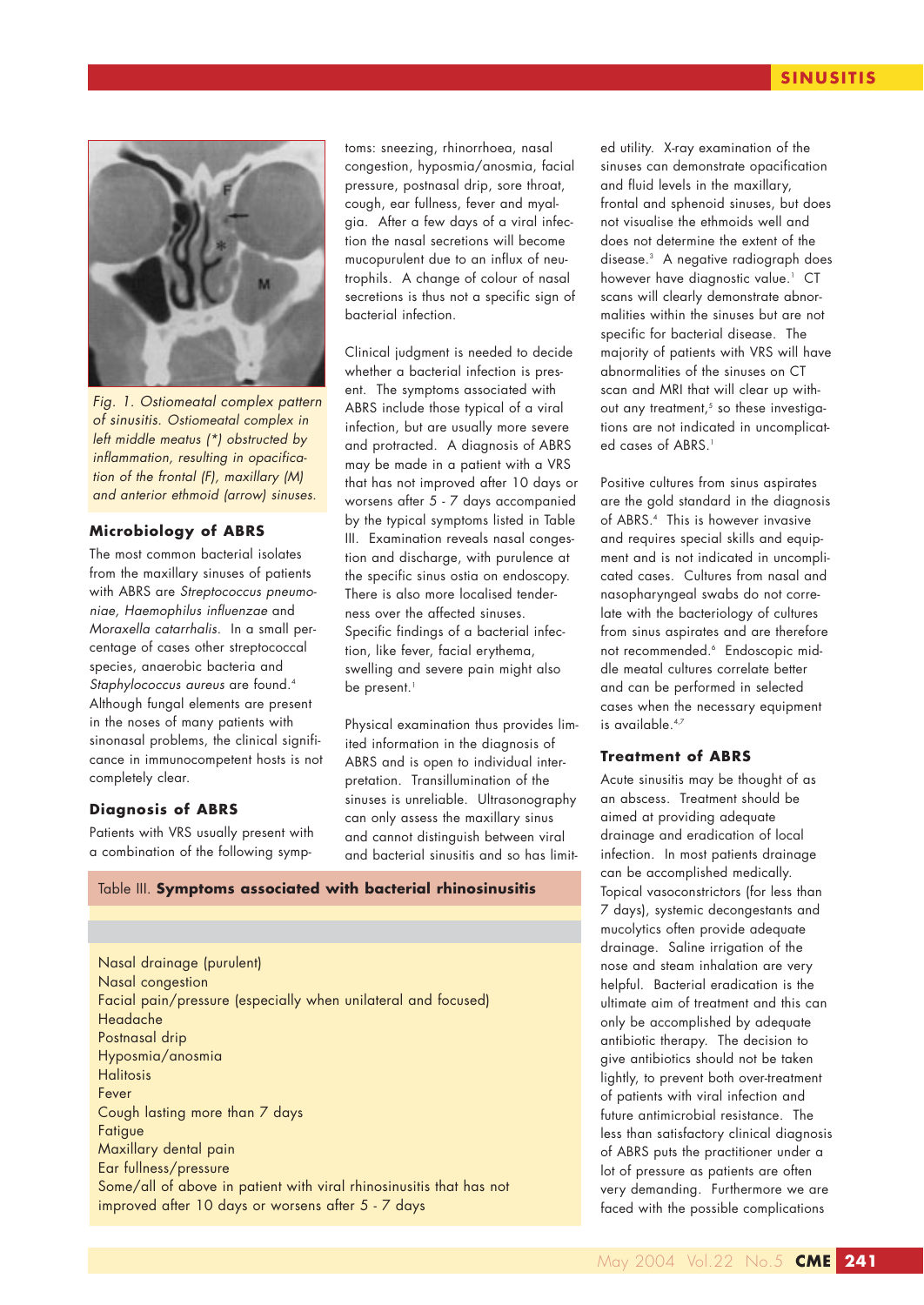## **SINUSITIS**

## Table IV. **Diagnosis of ABRS and the need for antibiotic therapy**

Purulent nasal discharge Maxillary tooth or facial pain Unilateral/bilateral sinus tenderness Above symptoms for 7 - 10 days or worsening after initial improvement

of untreated sinusitis. The diagnosis of ABRS and therefore the need for antibiotic therapy can usually be made in patients with the following clinical picture: purulent nasal discharge, maxillary tooth or facial pain (especially when unilateral), unilateral or bilateral sinus tenderness for 7 - 10 days or worsening symptoms after initial improvement (Table IV).

Because cultures of the sinuses are rarely obtained, the organisms that are present in a geographical area and the patterns of resistance of these organisms should be considered when selecting an antibiotic (Table V).<sup>4,8</sup>

It is important for an antibiotic to provide adequate cover against S. pneumoniae due to the possibility of serious intracranial and extra-sinus complications.<sup>8</sup> Gram-negative cover against H. influenzae and M. catarrhalis is also important. Antibiotics should also achieve an adequate concentration in the mucus of the infected sinus to be able to fight the infection. The following points should be noted:<sup>1</sup>

- **Amoxicillin:** considered the most active oral B-lactam against streptococci. Reaches high concentrations in the sinuses. Intermediate resistance may be overcome to a large extent by increasing the dose. Not active against B-lactamase-producing Gram-negatives and Staphylococcus.
- **Amoxicillin/clavulanate:** clavulanate enhances amoxicillin's activity against B-lactamase-producing Gram-negatives but has no effect on the activity against drug-resistant S. pneumoniae — one can also increase amoxicillin dose to overcome this. Active against anaerobes. Twice daily dosing not exceeding 10 mg/kg clavulanate per day reduces gastrointestinal side-effects.
- **Cephalosporins:** oral agents are not effective against penicillin-resistant S. pneumoniae. Cefuroxime and cefpodoxime are very effective against H. influenzae. Only parenteral agents achieve high concentrations in the sinus cavity.
- **Lincosamides (clindamycin):** excellent coverage against S. pneu-

Table V. **Susceptibility of** *S. pneumoniae* **in URTI in SA**

|                               | Johannesburg Pretoria |       | <b>Durban</b> |
|-------------------------------|-----------------------|-------|---------------|
| Number of isolates            | 626                   | 312   | 207           |
| Penicillin                    |                       |       |               |
| Susceptible                   | 40%                   | 35%   | 64%           |
| Intermediate resistant        | 55%                   | 64%   | 32%           |
| Highly resistant              | .5%                   | $1\%$ | $1\%$         |
| <b>Macrolides</b>             |                       |       |               |
| Susceptible                   | 46%                   | 48%   | 53%           |
| 3rd generation cephalosporins |                       |       |               |
| Susceptible                   | 93%                   | 95%   | 97%           |
| Intermediate resistant        | 5%                    | 5%    | $0\%$         |
| <b>Highly resistant</b>       | 2%                    | $0\%$ | 3%            |
| Quinolones                    |                       |       |               |
| Susceptible                   | 100%                  | 100%  | 99%           |
|                               |                       |       |               |

moniae as well as many anaerobes but no activity against H. influenzae or M. catarrhalis.

- **Macrolides:** ineffective against penicillin-resistant pneumococci. Selection of class resistance against macrolides is a problem. In vivo effectiveness against H. influenzae is doubtful.
- **Fluoroquinolones:** newer quinolones very effective against respiratory pathogens in vitro. In vivo success probably not as good. Emergence of class resistance has been a problem in certain areas, thus not for first-line therapy unless allergic to penicillin. Ciprofloxacin does not provide adequate pneumococcal cover and is not recommended. Currently not approved for use in children.
- **Ketolides:** show promise of having a low potential to select for resistance. Active against most pathogens implicated in URTI.

Recent antibiotic therapy puts the patient at risk of carrying resistant organisms and thus affects the choice and dosage of the antibiotic chosen to treat the current infection.<sup>8</sup> The predicted efficacy of antibiotics using a mathematical model of ABS is as fol $lows$ :<sup>1,8</sup>

Adults:

- > 90% (amoxicillin-clavulanate, gatifloxacin, levofloxacin and moxifloxacin)
- 80 90% (high-dose amoxacillin, cefuroxime axetil, cefpodoxime proxetil)
- 70 80% (clindamycin (Gram +), cefprozil, azithromycin and clarithromycin)
- 50 60% (cefachlor, loracarbef). Children:
- > 90% (amoxicillin-clavulanate, high-dose amoxicillin)
- 80 90% (cefuroxime axetil, cefpodoxime proxetil, clindamycin (Gram +), azithromycin and clarithromycin)
- 70 80% (cefproxil)
- 60 70% (cefachlor, loracarbef).

The predicted spontaneous resolution rate for untreated bacterial sinusitis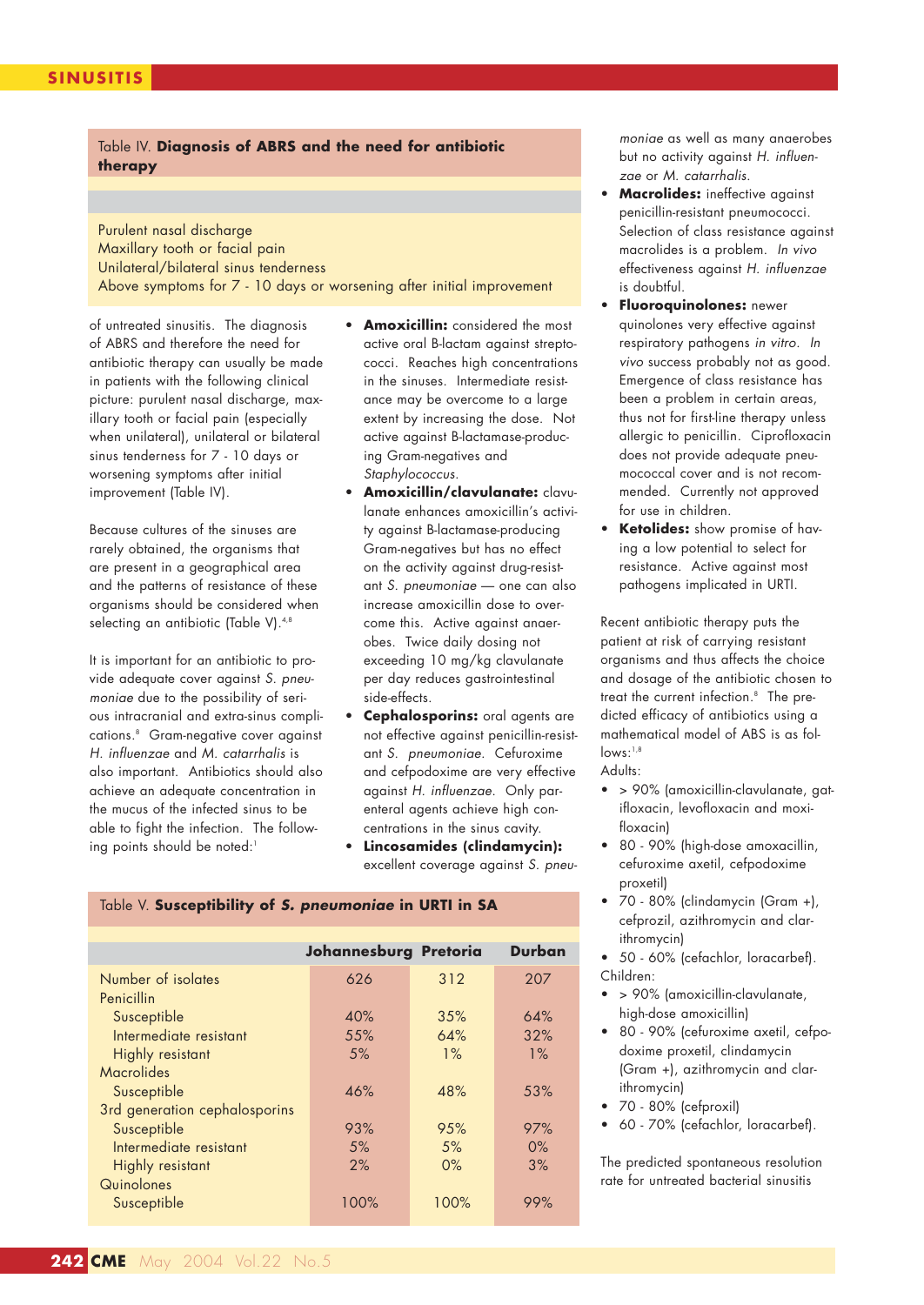## Table VI. **First-line antibiotic recommendations for ABS1,8**

## **Adults**

## **First-line therapy (oral)**

- Amoxicillin 1.5 3.5 g/day
	- Patients with no prior antibiotic use
- Amoxicillin 3 3.5 g/day
	- \* Areas with high incidence of penicillin-resistant pneumococci
	- Patients who received antibiotics during previous month
- Beta-lactamase-stable antibiotics
	- Areas with high prevalence of beta-lactamaseproducing bacteria
	- Immunocompromised patients
- Fluoroquinolones
	- Beta-lactam-allergic patients

## **Children**

#### **First-line therapy (oral)**

- Amoxicillin 40 50 mg/kg/day
	- Patients with no prior antibiotic use
	- Areas with low resistance
- Amoxicillin 90 mg/kg/day
	- Areas with high incidence of penicillin-resistant pneumococci
	- Patients who received antibiotics during previous month
- Beta-lactamase-stable antibiotics
	- Children less than 2 years
	- Immunocompromised patients
	- Areas with high prevalence of beta-lactamaseproducing bacteria

If no improvement after 72 hours: proceed to second-line therapy or refer for further evaluation.

varies from 46.6% in adults to 49.6% in children.

The current recommended antibiotic therapy for adults and children with sinusitis is outlined in Tables VI and VII.7 In summary one can say highdose amoxicillin will cure most pneumococcal infections. If treatment fails the infection is most probably due to a beta-lactam producing H. influenzae. The addition of clavulanate is the first choice in these cases due to the high concentrations that it reaches in the sinus cavity and its activity against anaerobes. In penicillin-allergic patients quinolones are indicated. The recommended duration of antibiotic therapy is  $10 - 14$  days.<sup>1,3,8</sup> In selected cases a longer course of therapy might be indicated.

When the infection continues to worsen in spite of appropriate antibiotic therapy or when a complication develops, surgical drainage of the affected sinuses is indicated. A number of techniques are available to the surgeon:

- maxillary sinus: antral washout with trocar via canine fossa or inferior meatus
- frontal sinus: endoscopic or external trephination

• ethmoid or sphenoid sinus: endoscopic or external spheno-ethmoidectomy.

#### **Complications of ABRS**

**Orbital** complications are the most common complication of sinusitis. The Chandler classification gives a clinical approach to orbital inflammation:

- inflammatory oedema (lid oedema)
- orbital cellulitis (diffuse oedema)
- subperiosteal abscess (displacement of globe inferolaterally) (Fig. 2)



Fig. 2. Subperiosteal abscess.

- orbital abscess (proptosis, chemosis, ophthalmoplegia, decreased vision)
- cavernous sinus thrombosis (bilateral eye findings, meningismus).

Patients with orbital signs need urgent referral to an ENT specialist as well as CT scan and possibly MRI evaluation.

Surgery is indicated for non-responsive cellulitis and for any abscess or loss of visual acuity.

## **Cavernous sinus thrombosis**

might be difficult to differentiate from orbital cellulitis or abscess. The most important signs are bilateral orbital involvement, rapidly progressive chemosis and ophthalmoplegia, severe retinal engorgement and high fever. The condition has a high mortality. Treatment includes intravenous antibiotics, drainage of abscess and orbital decompression.

**Osteomyelitis** of the frontal bone might lead to a subperiosteal abscess or Pott's puffy tumour (Fig. 3). Sinus trephination with or without drainage of the abscess and antibiotics is indicated.



Fig. 3. Osteomyelitis of the frontal bone with abscess formation.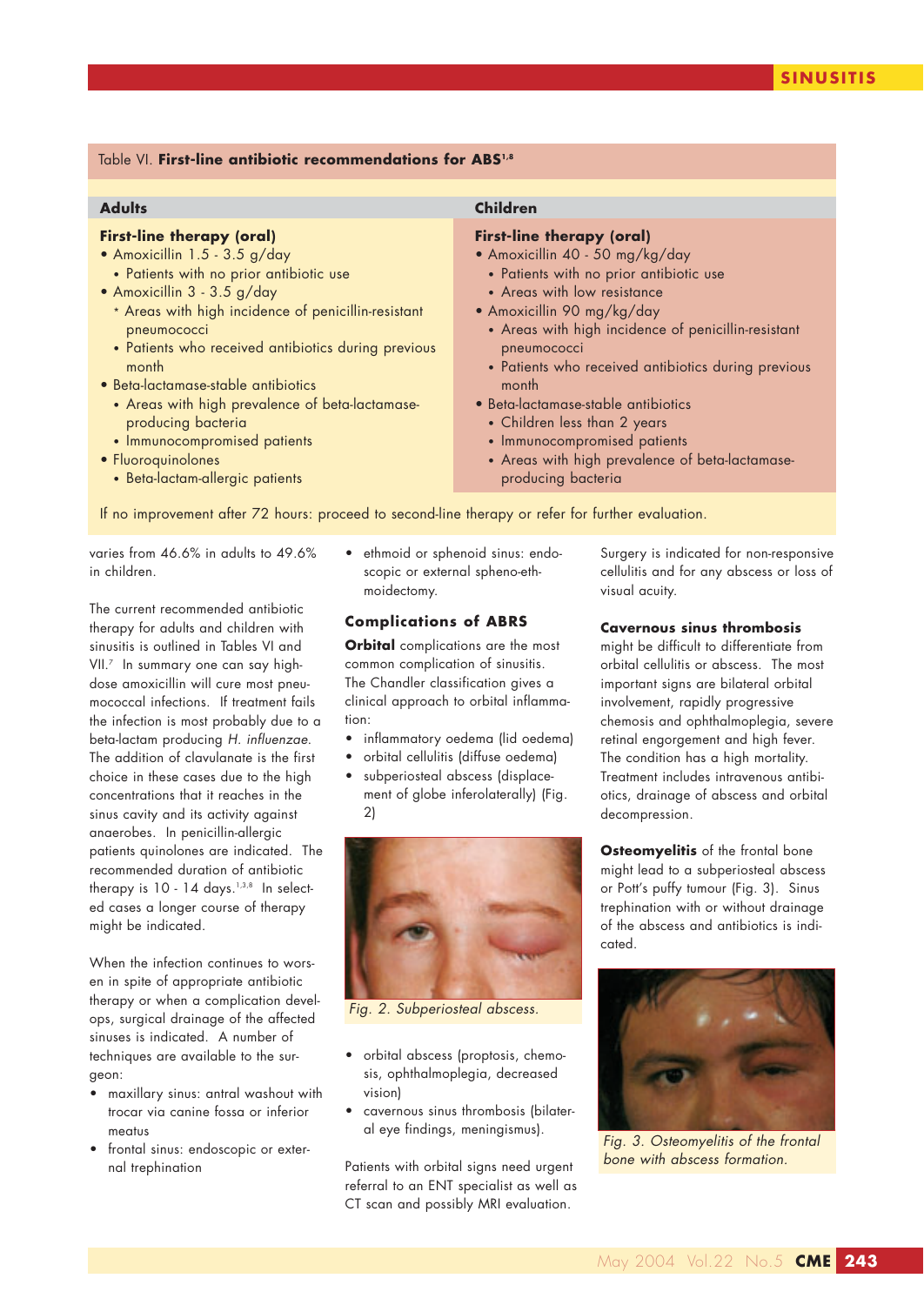#### **Intracranial** complications:

- meningitis
- epidural abscess
- subdural abscess
- brain abscess.

Patients suffering from bacterial sinusitis who present with meningismus, severe headache, intractable vomiting and deteriorating levels of consciousness should be hospitalised and investigated for possible intracranial complication.

**Mucoceles** might develop long after the acute episode of sinusitis and are characterised by slow growth. The presentation varies depending on the origin of the mucocele. Progressive proptosis is a common feature (Fig. 4). Surgery is usually indicated.

## **CHRONIC SINUSITIS**

There is no generally accepted definition of chronic sinusitis. Signs and symptoms of sinus inflammation persisting after 8 weeks or several recurrent episodes of acute sinusitis within a short time frame may be considered  $chronic<sup>3,6</sup>$ . The cause of chronic sinusi-



Fig. 4. Mucocele of the ethmoid labyrinth.

- tis may fall into one of 4 categories:
- inadequately treated acute sinusitis
- anatomical obstruction of sinus ostia
- pathology of local mucociliary defence mechanism such as cystic fibrosis
- systemic immune problem such as allergic rhinitis.

It is therefore imperative that the infection has been adequately managed medically and that a thorough search has been undertaken for an underlying aetiological factor. When all systemic factors have been excluded, the treatment of chronic sinusitis should include the following: antibiotics for 4 weeks with a second-line antibiotic that provides anaerobic cover or in combination with metronidazole or clindamycin.3 Intranasal corticosteroid sprays and decongestants should also be used. If a patient fails to respond to medical management or if a clear anatomical reason for obstruction of the sinus exists, surgery is indicated. Sinus drainage with endoscopic approach, sometimes combined with septal surgery, is usually effective. Repeated antral lavage is not indicated as the maxillary sinus is not the focus of the pathology.<sup>3</sup>

## **SINUSITIS IN CHILDREN**

The paranasal sinuses are incompletely developed in children. At birth the maxillary sinus is only a small air cell and the ethmoid sinuses are only beginning to develop. The frontal sinus does not develop until the age of 6 - 8 years. All the sinuses continue to develop well into adolescence.<sup>6</sup> This makes interpretation of signs and symptoms in children presenting with URTI difficult. An URTI associated with pus draining from the middle meatus and pain indicates ABRS. Halitosis,

#### Table VII. **Second- and third-line antibiotic recommendations for ABS1,8**

#### **Adults**

## **Second-line therapy (oral)**

- Beta-lactamase-stable antibiotics
	- Amoxicillin/clavulanate (high dose amoxicillin)
	- Cefuroxime axetil 1 g bd
	- Cefpodoxime proxetil 200 mg bd
- Fluoroquinolones
	- Patients intolerant to or recently not responding to beta-lactamase-stable antibiotics
- Azithromycin/clarithromycin 500 mg/day for 10 days
	- Only beta-lactam-allergic patients
- Clindamycin 150 mg qid
	- Beta-lactam-allergic patients
	- Confirmed pneumococcal infection unresponsive to beta-lactams
	- May be used in combination with antibiotics with a good Gram-negative cover

### **Third-line therapy**

- Fluoroquinolones
- Ceftriaxone 1 2 g/day IVI for 3 5 days

#### **Children**

#### **Second-line therapy (oral)**

- Beta-lactamase-stable antibiotics
	- Amoxicillin/clavulanate with amoxicillin dose of 90 mg/kg/day
	- Cefuroxime axetil 30 mg/kg/day
	- Cefpodoxime proxetil 8 16 mg/kg/d
- Azithromycin 10 mg/kg/day or clarithromycin 15 mg/kg/day for 10 days
- Only beta-lactam-allergic patients
- Clindamycin 17 25 mg/kg/day
	- Beta-lactam-allergic patients
	- Confirmed pneumococcal infection unresponsive to beta-lactams
	- May be used in combination with antibiotics with a good Gram-negative cover

### **Third-line therapy**

• Ceftriaxone 50 mg/kg/d for 3 - 5 days